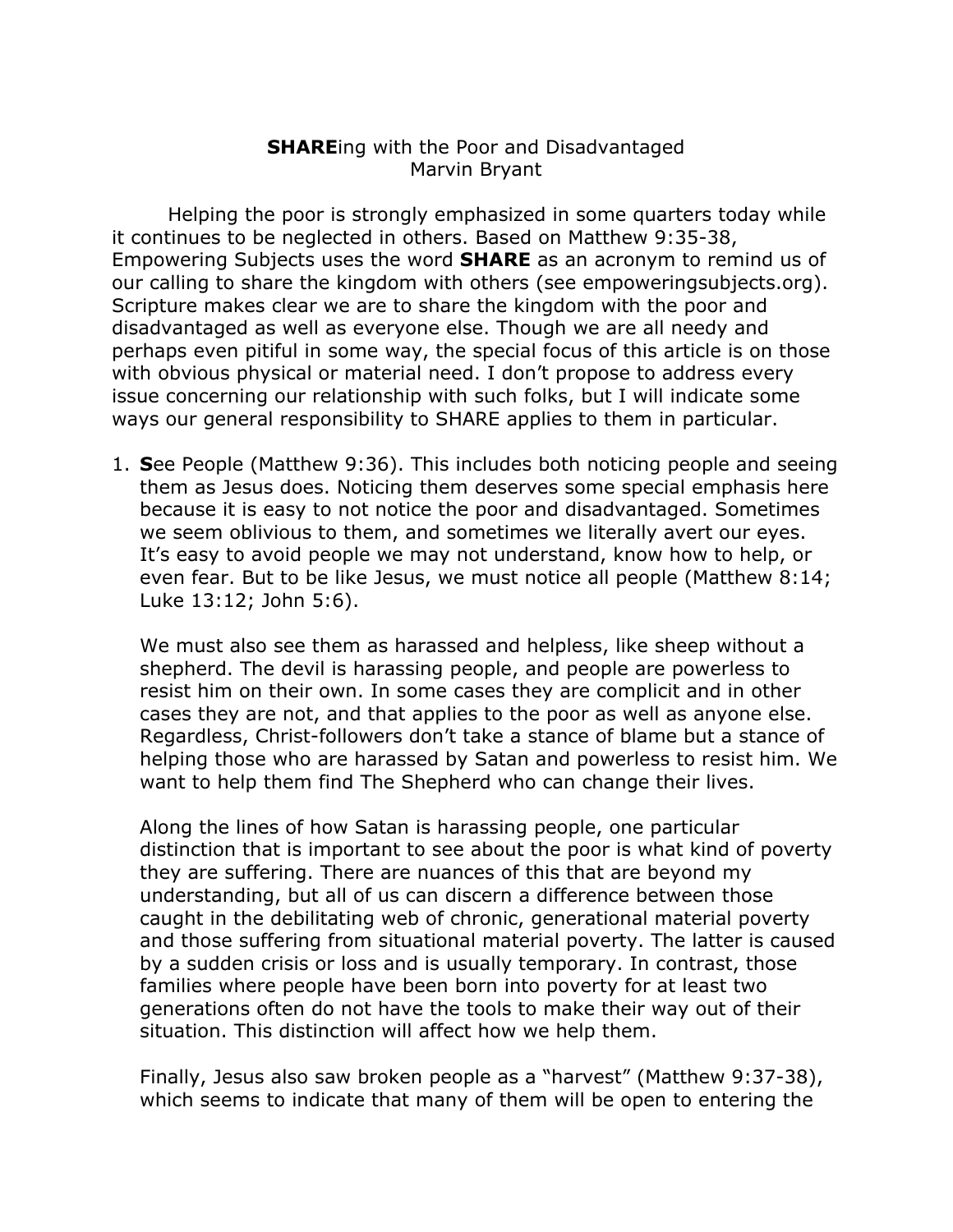kingdom. We must consciously remember that the poor and disadvantaged are a harvest. It is tempting for us to think their obvious physical and material needs are their primary or perhaps even their exclusive needs. Such needs are indeed real and important (see on #3 below), but we must not neglect their spiritual needs. We'll say more about this below (on #4).

2. **H**ave Compassion (Matthew 9:36). Too many of us have spent too much time and energy rationalizing why we don't really need to help people with material or other great needs. I'm afraid I have done that myself. Even so, I was shocked by the callous remark of an elder upon seeing a number of homeless people in a urban area. He stated matter-of-factly, "Life is a series of choices." For him that statement explained why all those people were homeless. I understand what he meant, and there is some truth in it. Sometimes people do make bad choices that put them in a bad way. But that hardly explains the variety of events and reasons why people end up being poor or on the street. It reflects a lack of awareness of the multifaceted and complex dynamics involved in homelessness and poverty.

Further, it has none of the compassion of Christ. Throughout Scripture, the poor, oppressed and disadvantaged have a special place in the heart of God (Leviticus 19:10; Deuteronomy 15:7-11; Proverbs 14:31; Isaiah 10:1-2; Jeremiah 22:15-16; James 1:27), and Jesus had compassion for them as well. We must develop God's heart for these people.

If we learn to see the poor and disadvantaged like Jesus did, we may feel compassion welling up in our hearts. It is hoped that this will then lead to actual deeds of compassion (more on the deeds below on #3). Conversely, for us to be like Christ, any deeds we do must be borne of compassion. If we do good deeds in disrespectful or patronizing ways, sort of like holding your nose and taking medicine, it is not the way of Christ. It is not enough to feel compassion and not show compassion, nor is it enough to do deeds of compassion without feeling the compassion. We must let our hearts go out to people and then act accordingly.

Not only is compassion the way of Christ, it is also very important to the people who experience it. It may be even more important in the case of the poor and disadvantaged because they have often suffered not only from material needs but also emotional, social, and sometimes mental or other kinds of needs as well. Treating them with compassion and respect addresses some of these other needs and can be very helpful to them.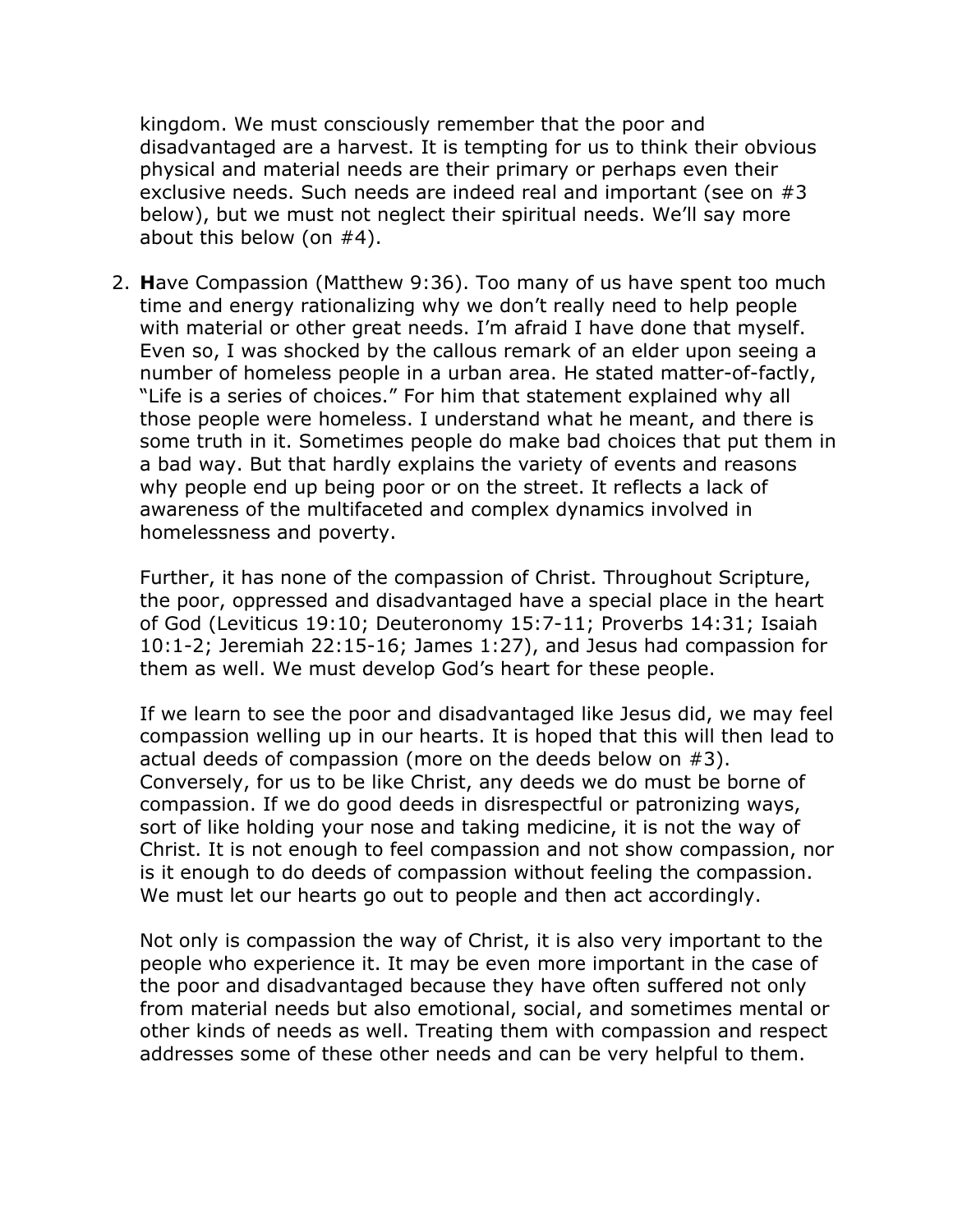Most people seem grateful for the help they receive, but occasionally people in need can be demanding, cynical, angry, or even caustic. If we stop and think about this, it is easy to understand how some could become angry due to the ways they have been mistreated. Sandra Wilson has reminded us that *Hurt People Hurt People*. If we proudly view ourselves as the great benefactors who are nobly administering undeserved help to poor souls, we will likely withdraw it if they don't appreciate it. But if we are like Jesus, we will show compassion regardless of the response (cf. Luke 17:11-19). Remember, God himself is kind to the ungrateful and wicked (Luke 6:35), and we are called to be like him (Ephesians 5:1). People's attitudes aren't the deciding factor in whether we help them. The decision is made by our Lord and his compassion.

3. **A**ttest to the Kingdom with our Deeds (Matthew 9:35). One important way of doing this is to give to the poor. The Bible clearly teaches that we are supposed to do so (Luke 12:32; 18:22; 19:21; Romans 15:26; Galatians 2:10). One of the most common rationalizations for not giving to the poor is that they will just spend the money we give them on alcohol and drugs. A friend who invested significantly in helping some people who are homeless earned enough credibility with them that they invited him to visit their camp. There he learned that, sure enough, when they ran out of alcohol, they would go do "fund-raising" on the street corner to buy more. Alcohol and drugs are indeed a problem for many people, including the homeless, poor and others who are disadvantaged. Yet this does not free us from our responsibility to give to them.

Part of me wants to say that we should just give anyway. The Lord told us to give but did not tell us to monitor. Besides, I certainly cannot claim I have always used the money God has given me for truly noble purposes. There's a sense in which the giver is not responsible for what the receiver does with the money.

Another part of me, however, wants to say that stewardship calls us to be wise in how we give and also that we should not risk placing undue temptation before people. We need what my friend Keith Lape calls "holy discernment." Such discernment might lead us to give people food instead of money. The above-mentioned friend who was welcomed into the homeless camp sometimes respectfully asks people holding signs at intersections whether they are hungry, and if so, he invites them to meet him "over there at that MacDonald's." He then buys them food, and sits with them while they eat. Another way to give helpful resources is to keep in our cars bags or containers with appropriate and well-thought-out supplies such as non-perishable food, water, and socks. For folks facing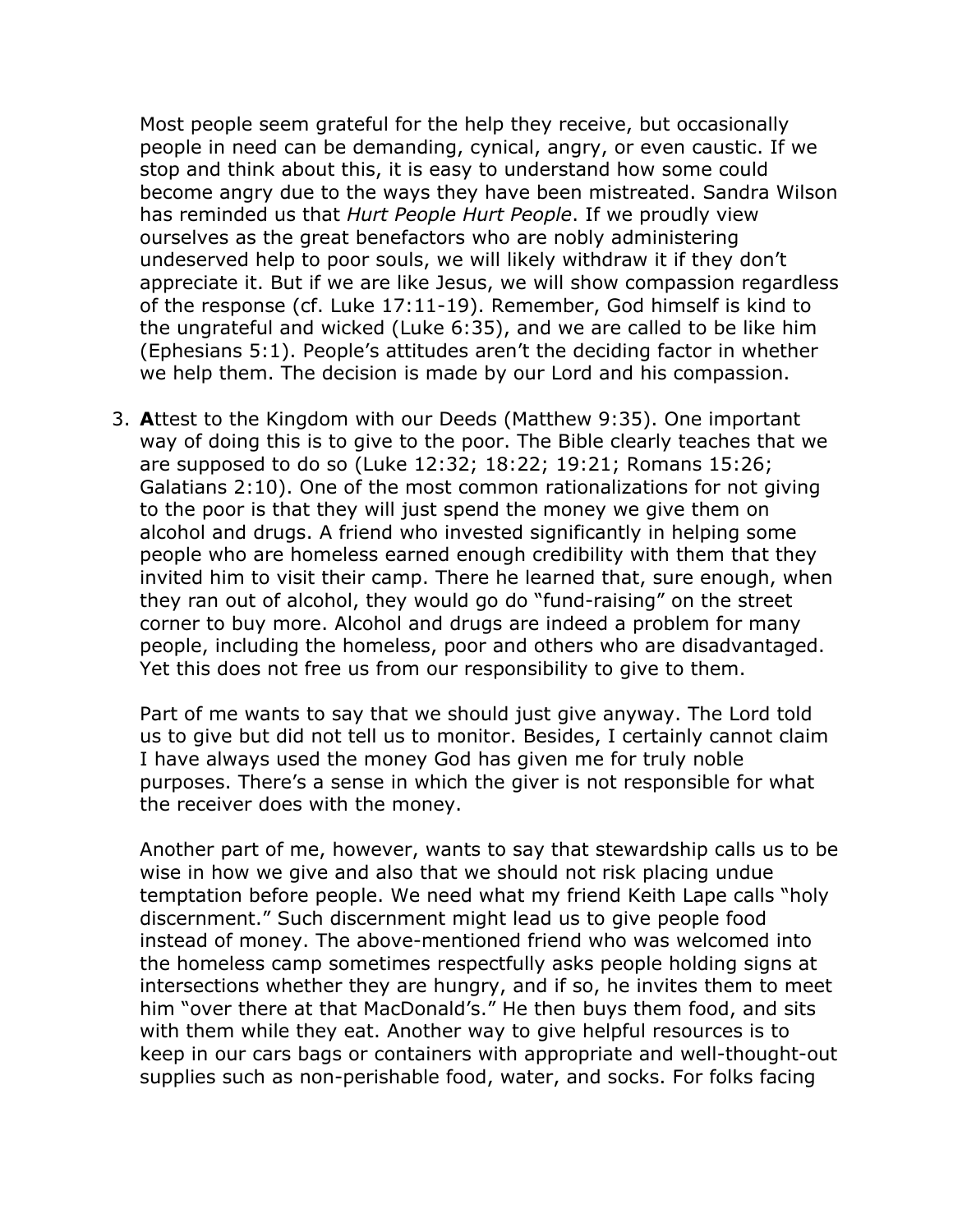situational poverty, one time or short term help with rent or a bill may be especially appropriate.

Regardless, we do need to realize that sometimes helping can hurt. For example, we may unwittingly create unhealthy dependencies, (further) rob people of self-esteem, or disempower them by doing for them what they are able to do for themselves. Again, however, we must guard our own hearts lest these very real dangers become very convenient excuses for not helping at all.

It is also important to remember that there are multiple kinds of poverty with multiple causes. Because of this, truly helping people who are poor or disadvantaged requires wisdom and often a long-term investment. We do well to think and pray about the best way to help them. In addition to the possibilities mentioned above, we might also consider giving our financial or other material resources to godly people who are wisely involved in helping others while then focusing our own efforts on **S**eeing those in need, **H**aving compassion on them, and being ready to give them food. We do not merely giving money to a ministry to the poor and then just dust off our hands. Rather, noticing people, having compassion, and showing respect are also a part of what needy people need.

Alternately, if we are gifted and feel so called, we may want to immerse ourselves in reading, observing, and otherwise learning what is really involved in poverty and effective ways to help, and then making this kind of mercy our primary ministry. If you are interested in this, I recommend you contact my above-mentioned friend Keith Lape at the River City Church in North Little Rock for resources and questions (klape@me.com).

We should also note here that, while we give to both Christians and non-Christians, we have a special responsibility to give to Christians. We are to do good to all, *especially* the household of faith (Galatians 6:10). The early church likewise showed special efforts to take care of their own poor (Acts 6:1-6; Romans 15:25-33). Again, this must not become an excuse for not helping those outside the church, but it does seem like there is a priority on those within. The leads to another important realization.

God's way of increasing justice in the world is to establish his kingdom. When people submit to his kingship, they will imitate their King, and this includes treating others justly and fairly. It also includes giving to and serving others, especially their fellow-subjects in the kingdom. By all means, justice, righteousness, and peace must be found among those who have submitted to Christ's kingship. In the Old Testament God envisioned justice increasing on the earth as his law went forth to other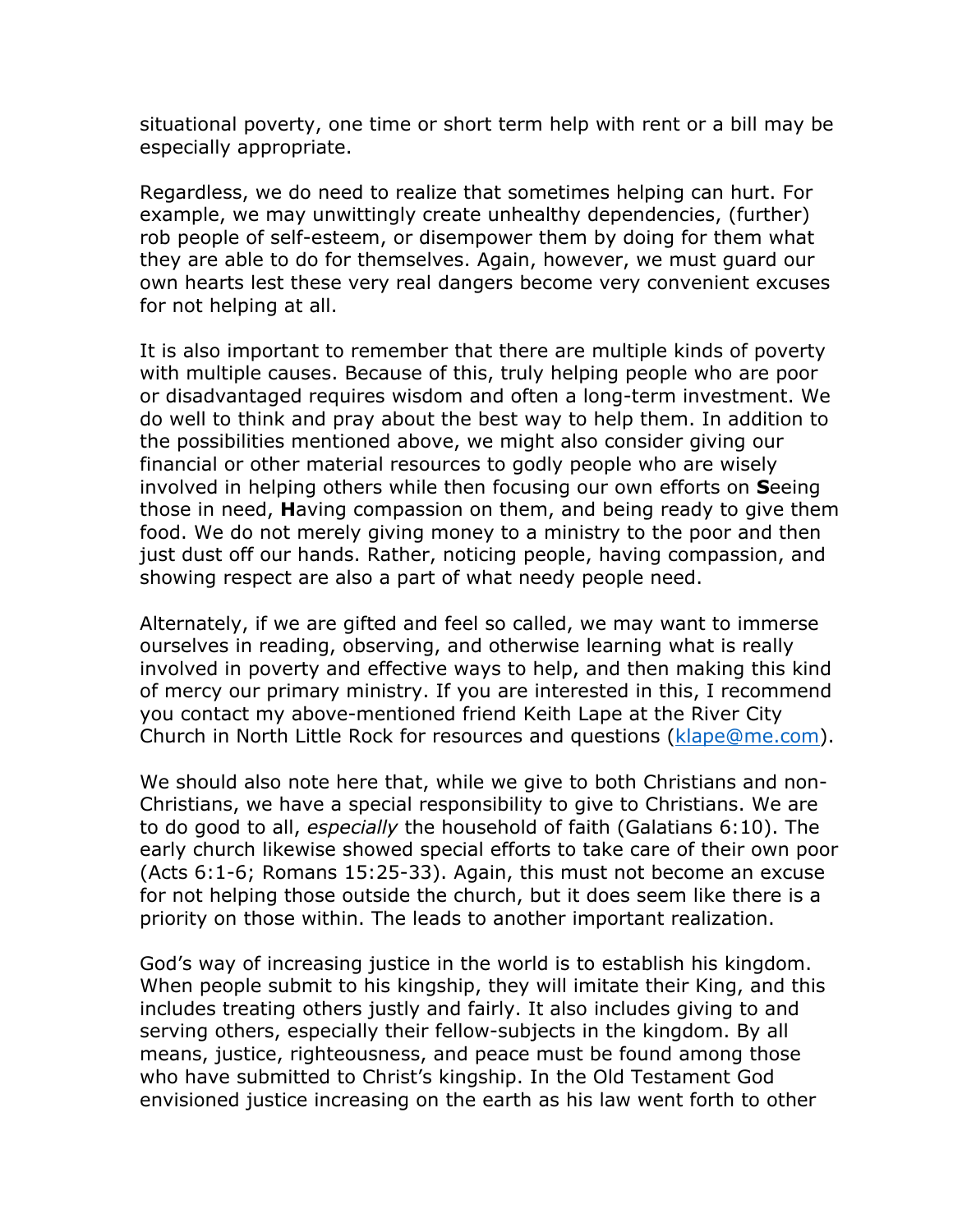nations (Isaiah 2:2-5). Today we have the greater power of the gospel and Spirit that can change people's hearts and lives so that they treat others right. Justice outside God's rule will be partial at best, but it must by all means be found among God's people.

4. **R**elate the message of the Kingdom with our Words (Matthew 9:35). In a former day, some Christians were guilty of **R**elating God's gospel to people with words but failing to **A**ttest to it with their lives and deeds. Today, in contrast, some are guilty of **A**ttesting to the kingdom with their deeds but avoiding any attempt to **R**elate the kingdom with their words. Jesus did both. He believed in "show and tell" (Matthew 4:23; 9:35). Both are integral to how Jesus changed the world, and that should settle the matter for us.

I understand that different ones of us will be gifted and better at different kinds of ministry. Because of that, a person may do more showing or more telling. Even so, both **A**ttesting to the kingdom with our deeds (Luke 17:7-10) and **R**elating the kingdom with our words (1 Peter 3:15- 16) are responsibilities of every Christian. We must develop a healthy balance between showing and telling in our own lives, and certainly such balance should be found in a church and in the church as a whole.

God's chosen one in Isaiah said the Spirit anointed him to proclaim the good news specifically to the poor. He was to minister to other disadvantaged people as well, including the brokenhearted, captives, prisoners, and those who mourn and grieve (Isaiah 61:1-4). The context suggests the specific people referred to in the passage were God's people who were suffering in captivity in Babylon but who were soon to be released to return to their homeland (cf. 61:4).

Ultimately, however, the passage was fulfilled in Jesus the Messiah. In the synagogue in Nazareth, He read those words and said specifically that the passage was being fulfilled (Luke 4:16-21). Similarly, Jesus would also tell John the Baptist that his own preaching of the good news to the poor was one of the things that showed he was indeed the one who was to come (Matthew 11:1-5; Luke 7:18-23). The Messiah not only helped those in great need, he also preached the good news to them. We, too, then, are called to preach the good news to the poor.

A number of influences, however, may cause us to resist doing this. One is the trend in both society and church to place such a premium on taking care of the material needs of the poor that we neglect telling them the good news. We've already noted that it is right and necessary for us to **A**ttest to the kingdom with our deeds, and this applies to the poor and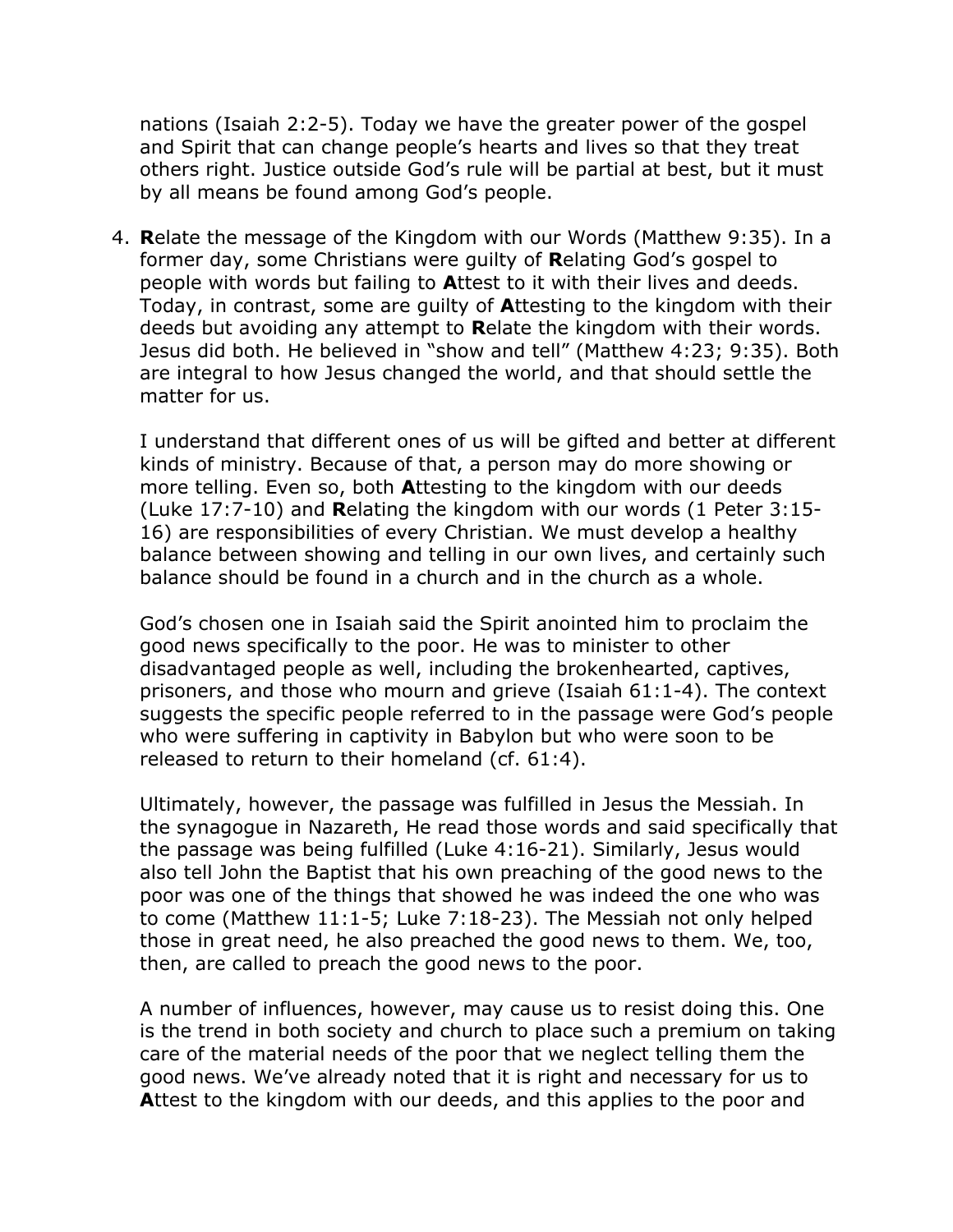disadvantaged as much as anyone else—perhaps even more. Rarely do you walk up to anyone and just start **R**elating the message. With the poor and disadvantaged you may well also face the hindrance of their not even being able to hear any message at first, due to hunger, distress, drunkenness, or mental issues. These are variations of the old adage that applies to pretty much everyone—people won't care what you know until they know that you care. So **A**ttesting to the Kingdom with our Deeds is certainly appropriate and may well be prerequisite, especially with disadvantaged people. Still, this does not free us from the responsibility to follow Jesus by preaching the good news to the poor.

Similar to this, we may also be hindered from **R**elating the message to the poor with words if we think poverty or whatever disadvantage they have is their primary issue. I certainly do not want to minimize any such issues, and again, Jesus did indeed minister to the whole person. But in the grand scheme of things, spiritual issues are always more important than any other issues of any kind. Further, in the case of poverty or other disadvantage, sometimes spiritual issues contribute to the person's other issues. Or stated positively, spiritual truths and realities can help them overcome some of their other issues. For example, coming to Christ and receiving the Spirit can help people with their self-esteem, self-discipline, and relationships, all of which can help them deal more effectively with a variety of hardships. This is not to say, of course, that baptizing someone will make all their problems go away or that our goal is to make all their problems go away. Salvation is something that people have to "work out" (Philippians 2:12), and this is often a long, difficult road. Still the wisdom and power of Christ will help a person become whole in many areas.

Related to the danger of thinking material needs are the most important ones, we need to think clearly about what message we are to speak to the poor. The message is not that they are entitled to their piece of the pie. Nor is it that God is going to make life better for them by helping them with their material needs. While it is true that the circumstances of the poor and disadvantaged may improve in this life, due to the kindness and benevolence of other citizens of God's kingdom and to their own personal growth, that is not our primary message to them. The blessedness for the poor is not that they will gain income but that they gain the kingdom of God (Luke 6:20), and their satisfaction, laughter, and joy are said to be in the future, in heaven (vv. 21-23). There is no reason for thinking the good news we are to speak to the poor is anything other than the good news we are to speak to anyone else—the good news of the kingdom of God (Matthew 4:23; 9:35; Mark 1:15; Luke 4:43; 8:1). Again, I'm not advocating that we speak empty words to people with empty stomachs, but neither are we to fill their stomachs and leave their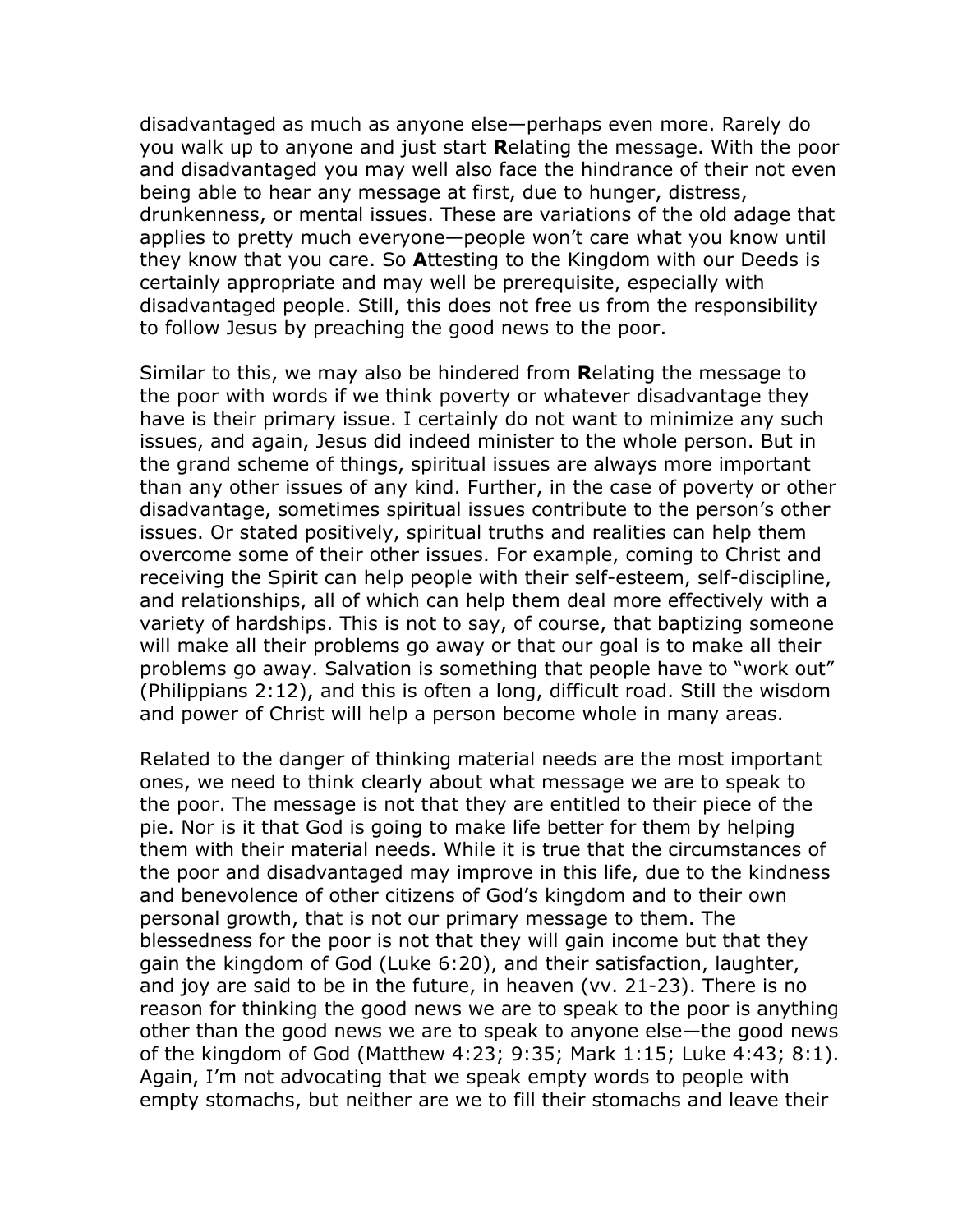hearts empty. God has sent Jesus as the anointed ruler to establish his kingdom, and this is good news in a variety of ways, including forgiveness and mercy, wise counsel, someone to face the enemy for us, and more.

Another reason the God's kingdom is good news has special relevance to the poor and disadvantaged, namely, it is open to all! *Anyone* who will humble himself or herself before him is welcome! In contrast, it is clear that the poor and disadvantaged are not always welcomed by secular people. In Bible times the poor or disadvantaged were sometimes thought to be under a curse from God and not considered worthy of his blessings (John 9:1-3). Today, even some who are willing to "go out" and serve the poor are not really open to having them "come in" and be with us. They view the poor as something of a project to use to make them feel better about themselves but don't want to associate with them regularly.

But God has a different perspective. God has always had a special place in his heart for the poor and disadvantaged, and Jesus saw them, had compassion on them, and welcomed them. In the parable of the banquet, it is surprising that those one would expect to be invited and who apparently had previously agreed to come, made excuses instead. Even more surprising than this, however, is that the invitation was extended to the "poor, the crippled, the blind and the lame"—people who would not be considered worthy from a worldly point of view (but cf. Luke 14:12-14). By the way, the end of this parable apparently refers to the surprising inclusion of another group often considered unworthy—the Gentiles (Luke 14:15-24).

So, when we preach to the poor as we ought, it is good news in at least two ways—the good news of God's reign and the very fact that they are receiving an opportunity to hear it instead of being shunned as so often was and is the case.

Another important realization concerning preaching the good news to the poor is that people at disadvantage are often more open to God and the good news than others. People who feel like they can take care of their own needs often become self-sufficient and feel no need for God while those whose needs are painfully obvious to them often turn to him. You'll recall that not many of the Corinthians who responded to the gospel were wise, influential or noble (1 Corinthians 1:26-29). God hides his truths from the wise and learned and reveals them to little children (Matthew 11:25-26). James tells us specifically that God has chosen those who are poor in the eyes of the world to be rich in faith (James 2:5). The point of all this is that we dare not fail to speak the word to those who are often most open to it.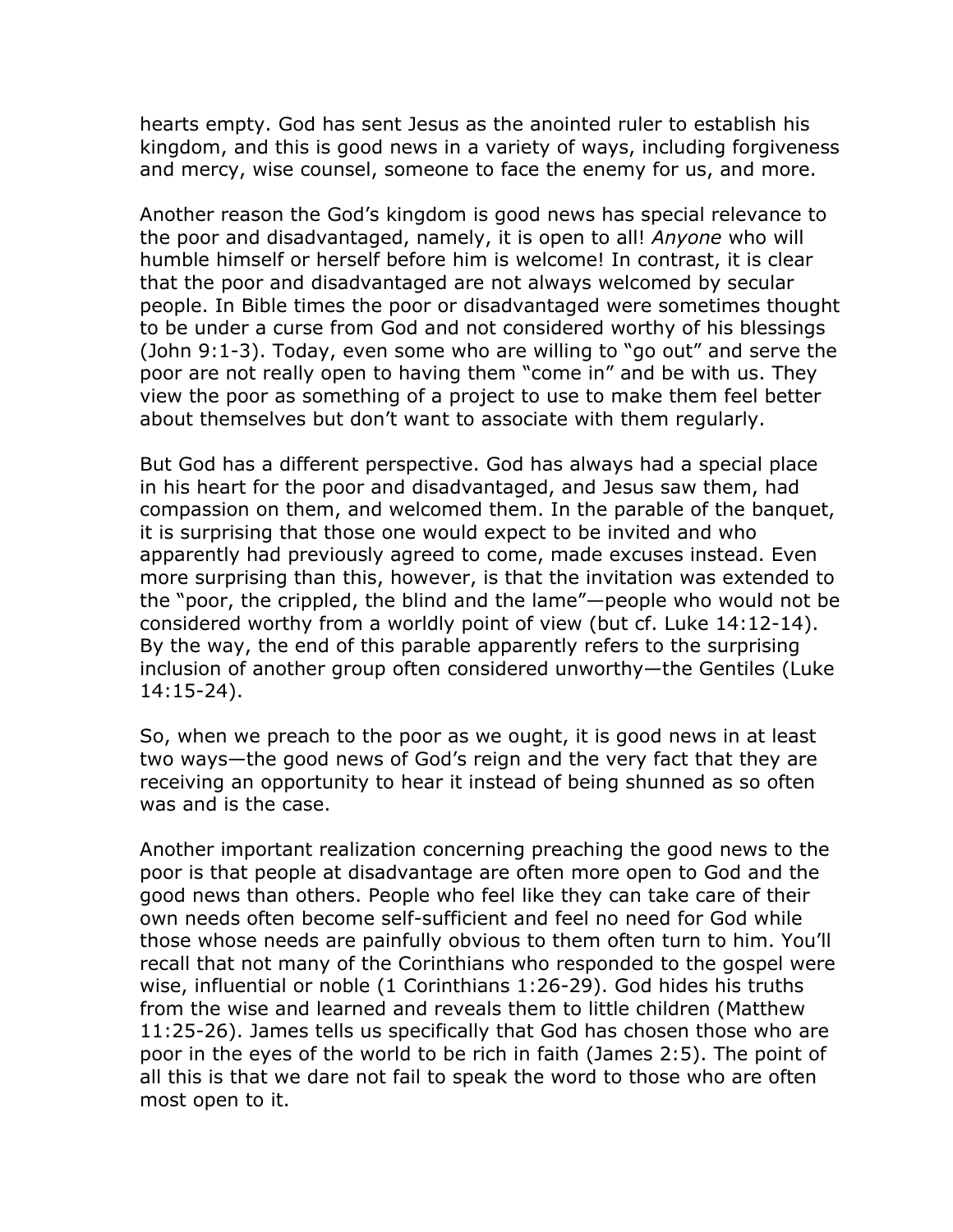Because they are often more open to Christ than seemingly more selfsufficient people, we should not be surprised to find poor people who already have faith in Christ. That faith may be shallow, immature, tainted, toxic, or profound, even profound enough to help them endure horrific life experiences, sometimes with noticeable joy and peace. Regardless, it is important to recognize the poor may have faith so that we don't assume they are complete unbelievers when we seek to relate the message of the kingdom to them. At the same time, however, the variety in the health and strengthen of their faith reminds us that they may still be lacking in a basic understanding of the good news and may also need a great deal of teaching after they come to saving faith.

We also need to recognize that the poor are not the only ones open to the gospel. Though rich people frequently reject God and riches often present a great spiritual danger, still, there were in fact some rich followers of Christ in the New Testament (Matthew 27:57; 1 Timothy 6:17-19). Ultimately, the issue is not whether a person is rich or poor but the condition of their heart, sometimes described as whether they are poor in spirit. *Anyone* who will humble themselves can grasp the good news and enter the kingdom (Matthew 5:3; 11:25-26; 18:1-5). Those who are literally poor do indeed seem more willing to do this, but God will accept anyone who comes to him on their knees.

So we should preach the good news to all, knowing that the poor in spirit will receive the message. For multiple reasons, we should make certain we don't neglect to share it with the literal poor who seem to be poor in spirit more often. Of course we can't know the condition of a person's heart in advance. We won't really know until we relate the news to them.

5. **E**xplain/Equip the Subjects of the Kingdom (Matthew 9:35). We must explain the subjects (topics) of the kingdom to all who are a part of it and equip the subjects (citizens) of the kingdom to live and serve in it.

It seems to me that all new subjects of the king need much explaining and equipping. We are all broken and needy in multiple ways. It is no different for who are poor and disadvantaged. If they are suffering chronic, generational poverty (see third paragraph on #1 above), they will likely come into God's kingdom with extraordinary amounts of baggage, hurt, pain, distorted thinking, bad habits, sins, etc. This is not to shame them or look down on them but to underscore the fact that they will need a great deal of help. It will require a large investment of time, teaching, prayer, energy, people, and help. The poor will often need help learning how to get and keep a job, as well as help with all that hinders them from doing so. They may also need help with issues of self-control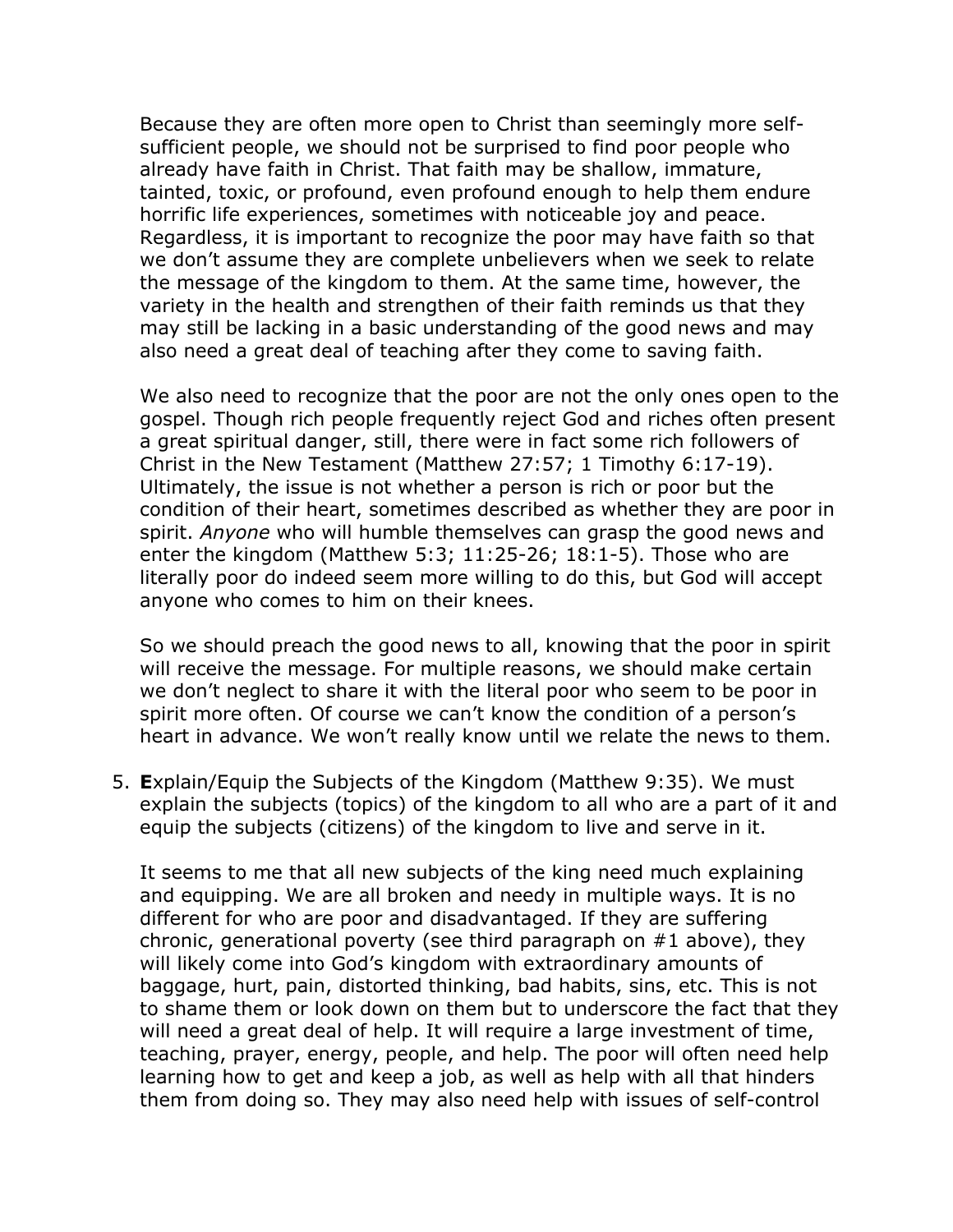and self-discipline. Less obviously, people who have been poor or disadvantaged may be handicapped relationally due to isolation, disrespect, or disempowerment. Again, the point is that much teaching, example, and help will likely be needed to equip them to live under Christ's rule..

To do this we must be prepared to welcome and accept all people who people come to Christ, even if they are very different from us (Luke 9:48; Acts 10:35; Romans 14:1; 15:7). A part of the power of the witness of the church is that all different kinds of people are welcomed and included. We are not defined by our outward differences but our inward unity of the Spirit. It is imperative that we practice the justice promised in God's kingdom among the church where he reigns. This means that those who seem different, including the poor and disadvantaged, are not merely "tolerated" but sincerely welcomed. Are there any poor, disadvantaged or "nobodies" in your church? Are there any in your small group? Or is your small group just for "cool" people? Do you invite to your personal "banquets" the above-mentioned "poor, crippled, lame, and blind?"

In this unique fellowship of subjects of the kingdom, we will all sometimes fall short of God's will for our lives. In such cases we need to be merciful toward each other, but we also need to help each other grow up in our salvation. One special aspect of this is that if any of us is caught in sin, those of us who live by the Spirit are to restore them, gently, looking to ourselves lest we also be tempted (Galatians 6:1). This is what needs to be done if a believer gets caught up in sins of oppression and withholding justice from the poor or disadvantaged. Such sins were so common among God's people in the Old Testament that we find numerous denunciations of those sins in the prophets (Isaiah 10:1-2; Ezekiel 22:29; Amos 4:1-3; 5:10-13). As noted, it is imperative that subjects of the King practice not only the unity, joy, and peace that are characteristic of God's kingdom but also the righteousness and justice that God desires.

On the other hand, if *unbelievers* oppress or treat others unjustly, including the poor or powerless, we handle matters somewhat differently. There are some things we can do to advocate for the poor in these cases, especially since they sometimes do not really know how to communicate and negotiate in middle class environments. It seems to me appropriate to ask people in power to act justly or even love mercy. If I saw a tough guy bullying a nerd at school, I would ask them to stop what they were doing. Similarly, I think we can ask an unjust landlord to do the same toward a poor person, for example. Or if a person or organization claims to be guided by faith or justice, it seems fitting to appeal to those values.